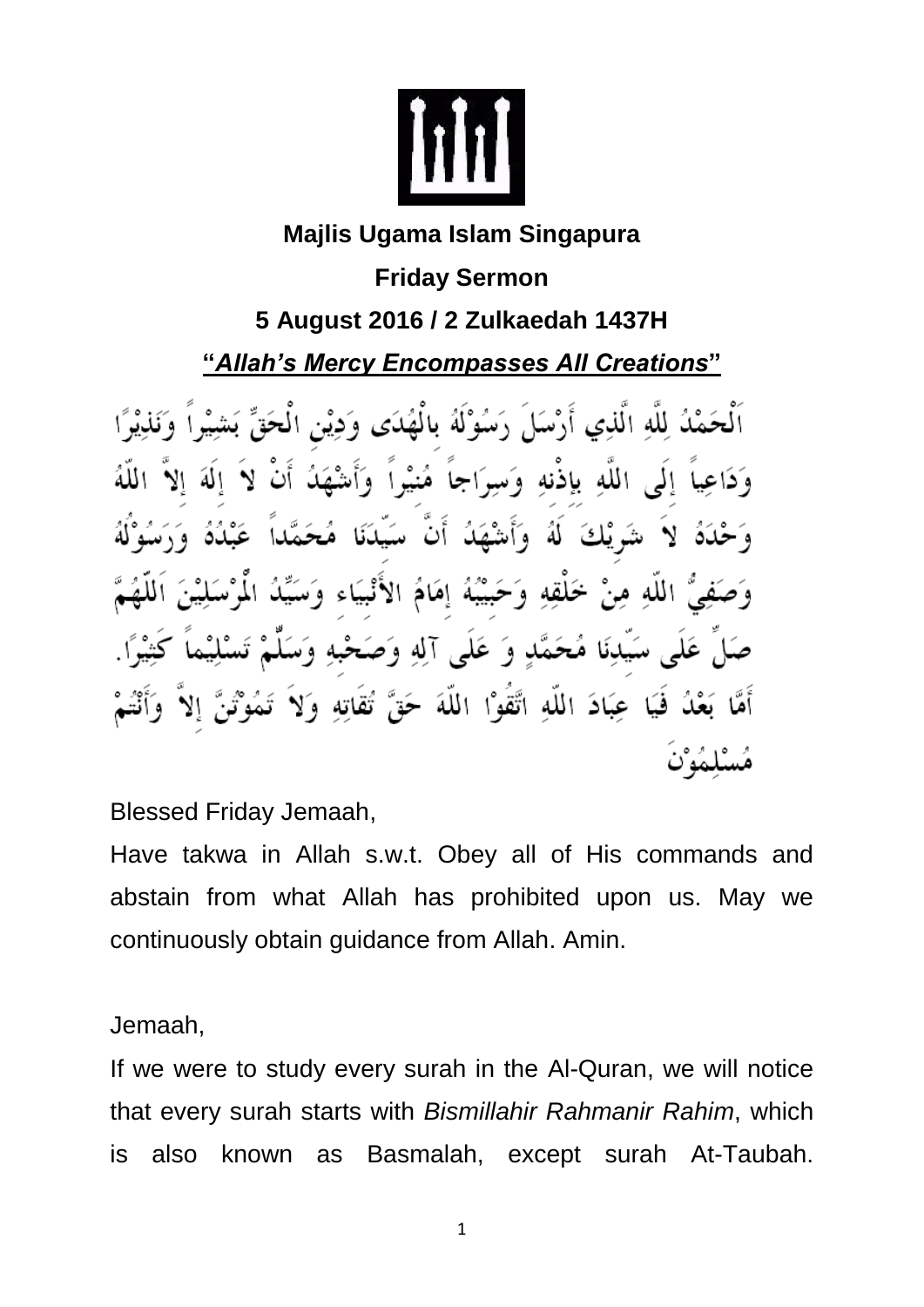*Bismillahir Rahmanir Rahim* means: *"In the name of Allah the Most Beneficent and the Most Merciful"*

From the many names or traits of Allah, the ones mentioned in the Basmalah are Ar-Rahman and Ar-Rahim. What is the significance behind this? What is meant by Ar-Rahman and Ar-Rahim?

According to some scholars of tafsir, Ar-Rahman and Ar-Rahim are chosen to explain Allah's traits (sifat) in Basmalah because these are His most dominant traits. Both traits come from the same root word, which is Rahmah. Ar-Rahman reflects the endless mercy from Allah upon all of His creations, whereas Ar-Rahim explains how Allah has a specific trait of mercy that is exclusive to Him.

## Blessed Friday Jemaah!

Allah's Rahmah has many meanings. It includes Allah's care that He showers upon us, His guidance and hidayah, His blessings so that one remains on the true path, rewards and Paradise. These will definitely inspire a servant to be grateful to Allah for the blessings and mercy showered upon him. With Allah's endless mercy, even those who do not believe in Allah are not deprived of His blessings. Rasulullah s.a.w explained how wide and extensive Allah's rahmah is: *"Allah Azza wa Jalla has divided mercy into 100 parts, and He retained with Him 99* 

2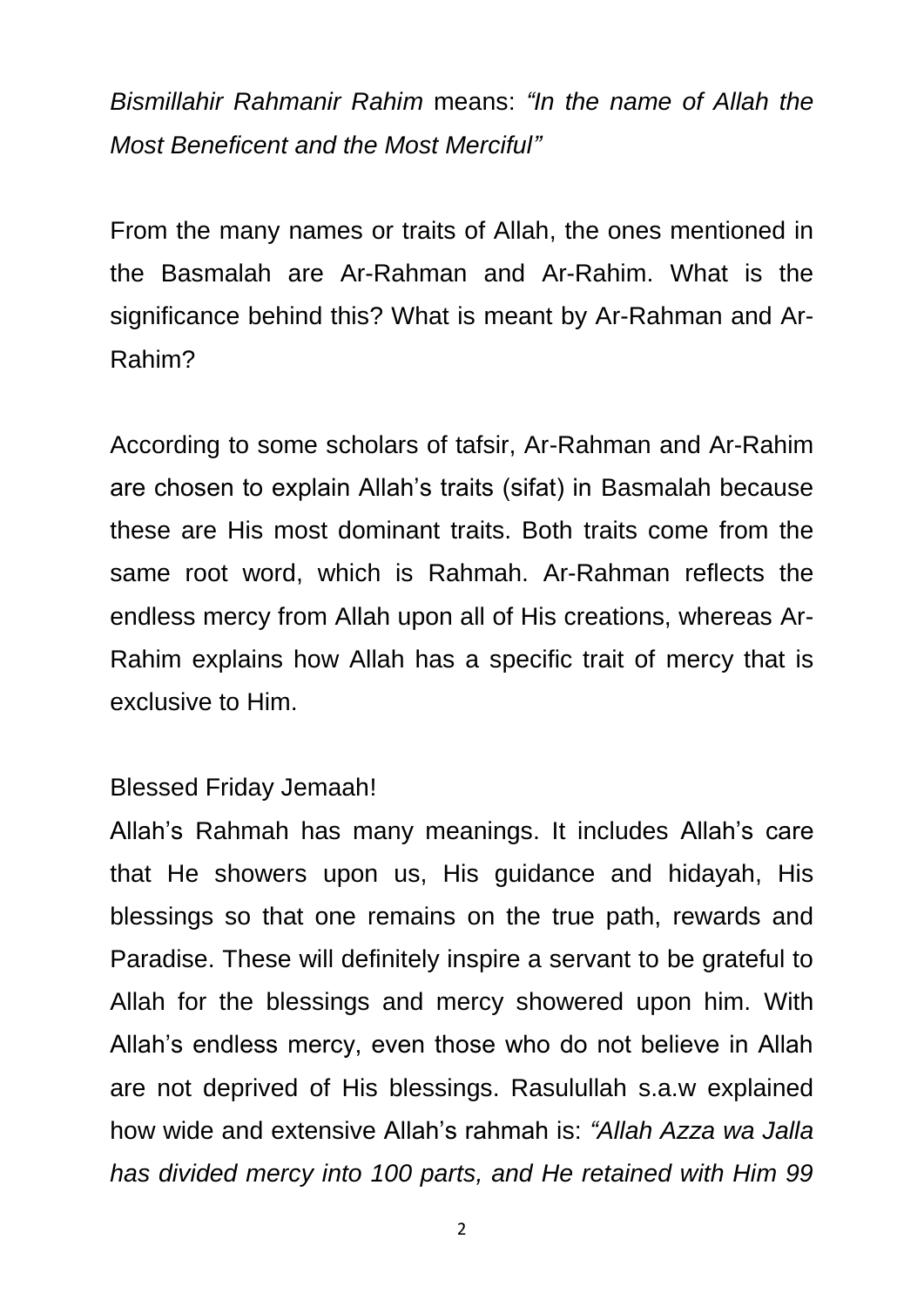*parts, and sent down to earth one part. Through this one part creatures deal with one another with compassion, so much so that an animal lifts its hoof over its young lest it should hurt it.*" [Hadith reported by Imam Muslim]

Blessed Jemaah,

Among Allah's mercy and love to us is showering us with all the blessings of this life, without asking for a single cent as a repayment. We all know the high cost that we have to pay when we fall sick and are admitted to the hospital. Have we thus not taken a moment to realise that Allah has given most of us good health, yet He has not asked for any payment for the health He has bestowed upon us! If we were asked to pay, we would not be able to afford to do so!

Allah's mercy upon His servants is endless and cannot be counted. As He has mentioned in surah Al-A'raf, verse 156:

﴾ وَأَكْتُبَ لَنَا فِي هَٰذِهِ ٱلدُّنِّيَا حَسَـنَةً وَفِي ٱلْأَخِـرَةِ إِنَّا هُدُنَآ إِلَيْكَ قَالَ عَذَابِيّ أُصِيبُ بِهِ ءمَنْ أَمْسَاءُ وَرَحْـحَمتِي وَسِعَتْ كُلُّ شَيْءٍ فَسَأَكَتُبُهَا لِلَّذِينَ يَنَّقُونَ وَيُؤْتُونَ ٱلزَّكَوٰةَ وَٱلَّذِينَ هُم بِتَايَنِيْنَايُؤَمِنُونَ (٢٥)

Meaning: *"And decree for us in this world [that which is] good and [also] in the Hereafter; indeed, we have turned back to You." [Allah] said, "My punishment - I afflict with it whom I will,*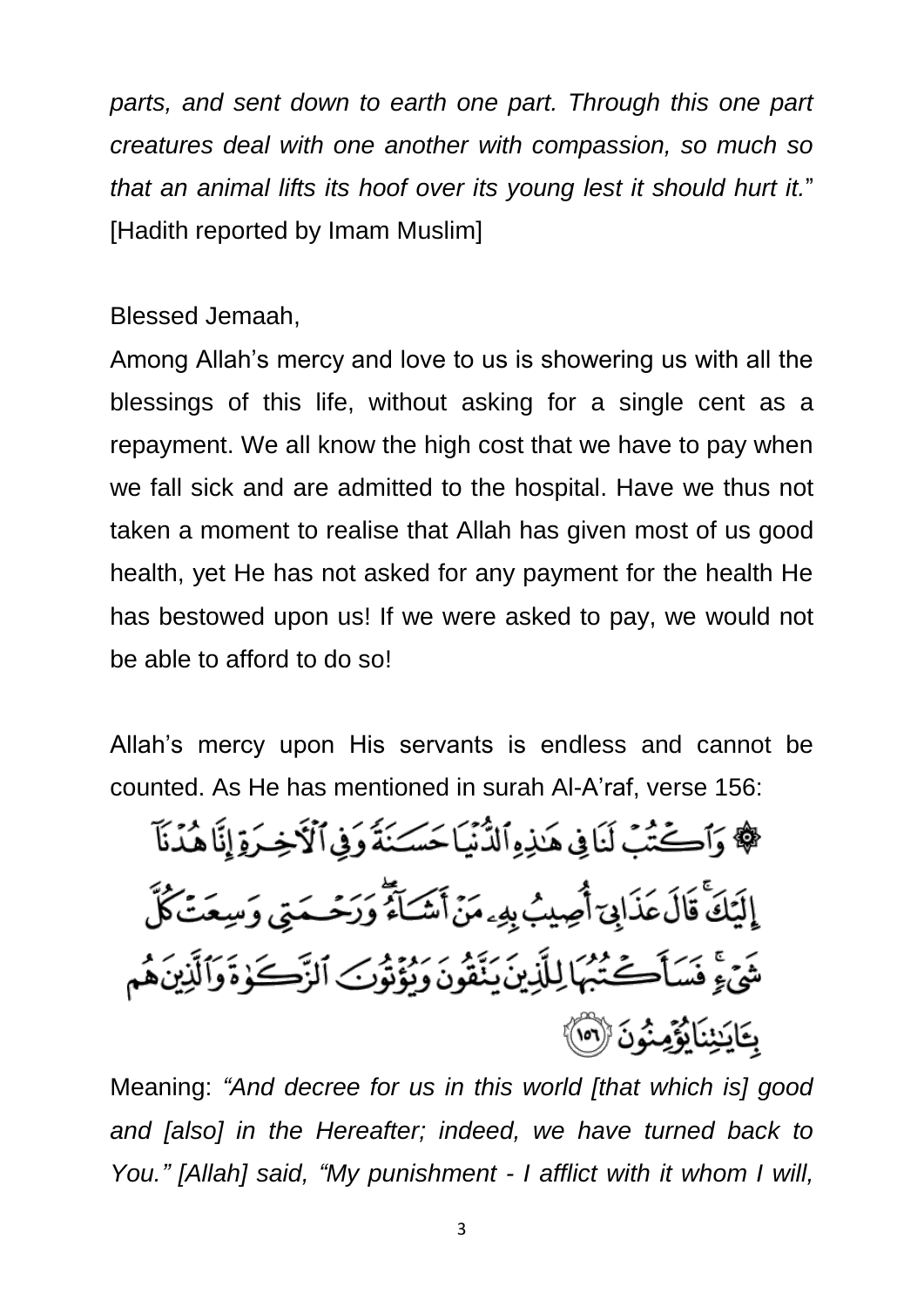*but My mercy encompasses all things." So I will decree it [especially] for those who fear Me and give zakah and those who believe in Our verses".*

The verse that was just recited explains how Allah decrees His mercy upon those who are deserving of it. Specifically, they are people who are filled with takwa, people who pay their zakat, and those who believe in His signs.

And among the traits of those who are filled with takwa are that they will fulfil three responsibilities wherever they are. It begins with preserving the teachings of religion, spreading the universal values and principles of Islam, and always upholding good akhlak when interacting with other humankind. This is taken from the advice of our beloved Rasulullah s.a.w. in a hadith reported by Abu Dzar and Muadz bin Jabal, Rasulullah s.a.w. said:

اتق الله حيثما كنت، وأتبع السيئة الحسنة تمحها، وخالق الناس بخلق حسن

Meaning: *"Be conscious of Allah wherever you are. Follow the bad deed with a good one to erase it, and engage others with beautiful character."* [Hadith reported by Imam At-Tarmidzi]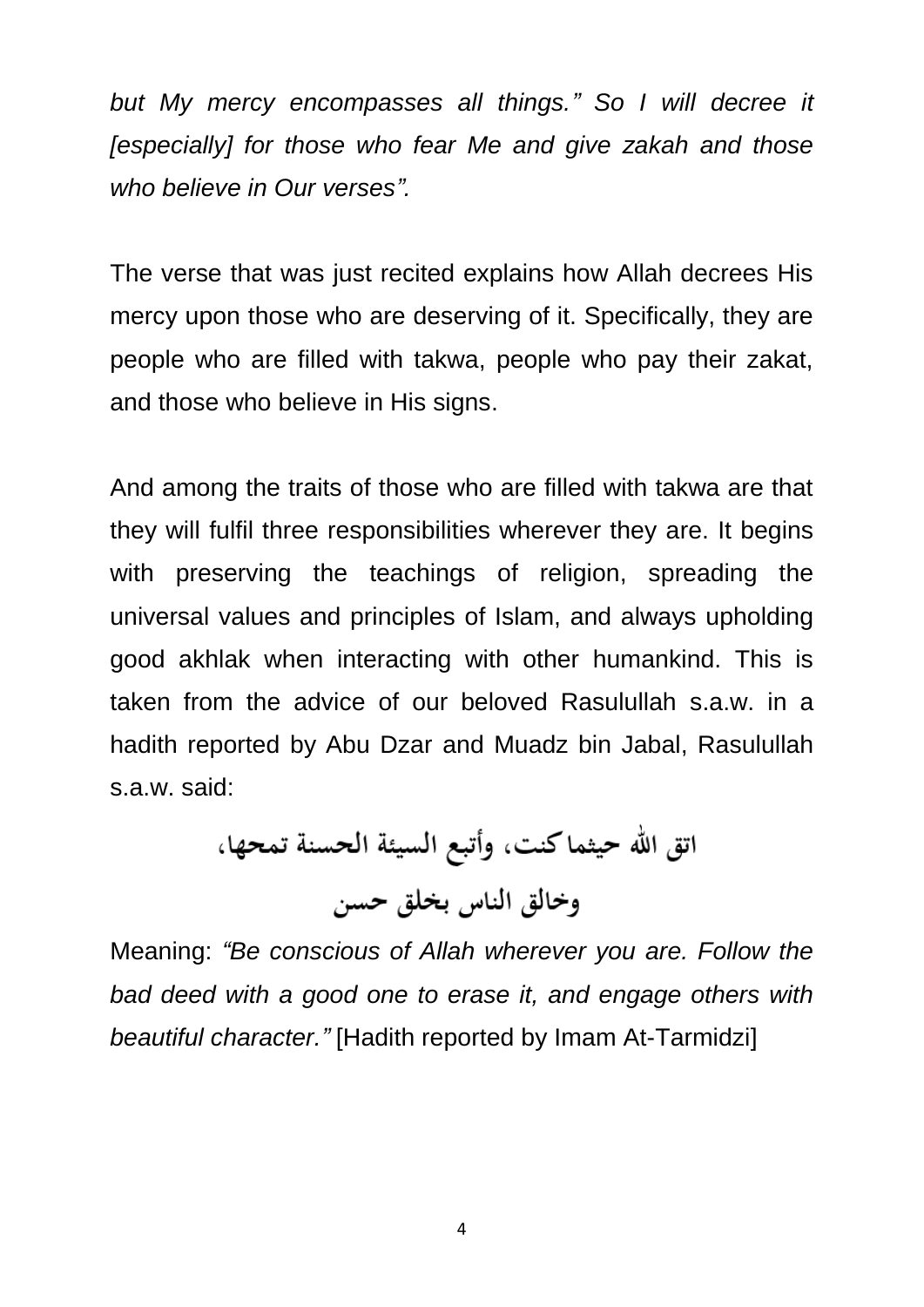Jemaah,

As we are about celebrate our  $51<sup>st</sup>$  National Day, we should be grateful to Allah for all the blessings He has granted us and blessed our country with. Alhamdulillah, we have thus far been safe from the chaos and fighting that some countries are experiencing. As a sign of our gratitude to Allah for the peace He has bestowed our country with, we should strive to continue to uphold this peace and reject any extreme and rigid ideas that do not positively contribute to the harmonious interracial and interfaith fabric of our nation.

Singaporeans have enjoyed many years of peace and prosperity, and as Muslims, the Prophet's advice should be part and parcel of our way of life, and we should embrace it spiritually and physically. Guided by the sunnah of Rasulullah s.a.w. that was shared earlier, and the deep sense of gratitude we have towards Allah, as Singaporean Muslims, we must always be ready and willing to contribute to the country's prosperity and harmony. A good Muslim understands that there is no conflict between being a strong believer and a good citizen. A Muslim's identity is not limited to fulfiling and obeying the rules of Syara' that are only outwardly in nature, or only focusing on individual rights. In fact, a good Muslim is also a good citizen who supports universal principles and values.

5